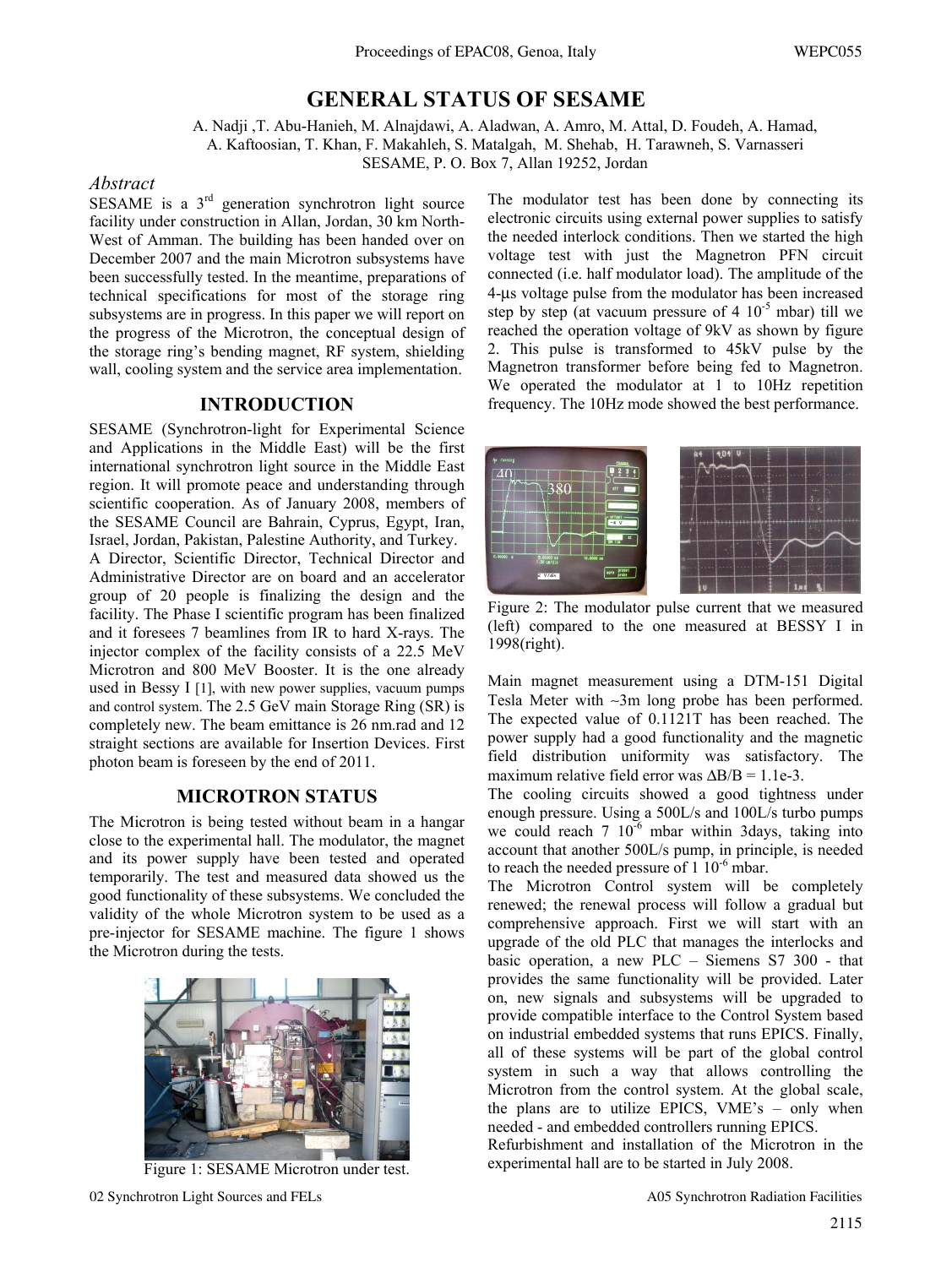#### **SR MAGNET-GIRDER ASSEMBLY**

SESAME SR magnet system consists of 16 bending magnets, 32 focusing quadrupoles (QF), 32 defocusing quadrupoles (QD) and 64 sextupole magnets divided into two families, 32 SF and 32 SD [2]. The design of the bending magnet has been optimized in order to reduce the level of the flux density in the magnet yoke and the size of the lamina. With the new design 3.6% iron loss and 10% less size than the previous design [3] have been achieved, see Fig. 3.



Figure 3: SESAME bending magnet lamina.

The quadrupole magnets, QF & QD, at SESAME will have the same pole profile but with different yoke length [2]. The 2D & 3D magnetic calculations have been finalized fulfilling the field quality requirements.

The magnetic calculation of the sextupole magnets, SF  $\&$ SD, has been finalized. The SF and SD magnets are identical in pole profile and length [2]. Due to space shortage the horizontal (vertical) corrector are embedded in all sextupole SF (SD) and the study for the effect of the systematic higher order multipole driven by the correction coils on the dynamic aperture is in progress.

The SESAME girder system design consists of one type in which the girder pad which carries the dipole, 4 quadrupoles and 4 sextupoles is supported by three pedestals as shown in Fig. 4. The girder concept depends on a precise machined pad surface which allows the magnets to be placed and aligned easily.

Girder to girder alignment then carried out utilizing three vertical jacks and three struts system, one on the beam direction and the other two on a right angle to the beam direction on the horizontal plane.



Figure 4: Half cell SESAME magnet-girder assembly.

FEA modal has been carried out to figure the natural frequencies of the girder magnet assembly. The first natural frequency founded to be 44Hz in which the dipole rocks about the beam direction. The higher mode frequencies start at 66Hz and correspond to the multipole magnets.

#### **SR RF SYSTEM**

 The SESAME accelerator complex consists of a Microtron, a booster synchrotron and a main storage ring. Each accelerator has its own RF system: all the RF systems are driven or controlled by a master RF oscillator(see Fig5). The Microtron RF system with 2MW peak power has been installed and tested in the system with 3GHz existing cavity and it is functioning properly.



Figure5: Block diagram of SESAME RF system

The booster RF system has three major subsystems: a 500 MHz DORIS type cavity, a 2kW solid state RF amplifier, and low level electronics. The cavity has been conditioned at BESSYII and is ready to ship, while the low level electronics rack is available at SESAME and needs refurbishment and testing. The 2kW solid state RF amplifier has been ordered.

For the storage ring, the system is based on using four ELETTRA type RF cavities; each one will be fed by an 80kW IOT RF transmitter, planning to increase RF power up to 130 kW for each cavity in the second phase. We are also investigating the performance of the newly developed EU HOM damped cavity especially on its power handling capability. This cavity is an attractive alternative in relation to the suppression of longitudinal and transverse multibunch instabilities driven by HOM's of the RF cavities.

The updated RF parameters of SESAME storage ring are summarized in table 1.

| Frequency [MHz]           | 499.654 |
|---------------------------|---------|
| Harmonic number           | 222     |
| Maximum peak voltage [MV] | 2.4     |
| Maximum current [mA]      | 400     |
| Number of cavities        |         |